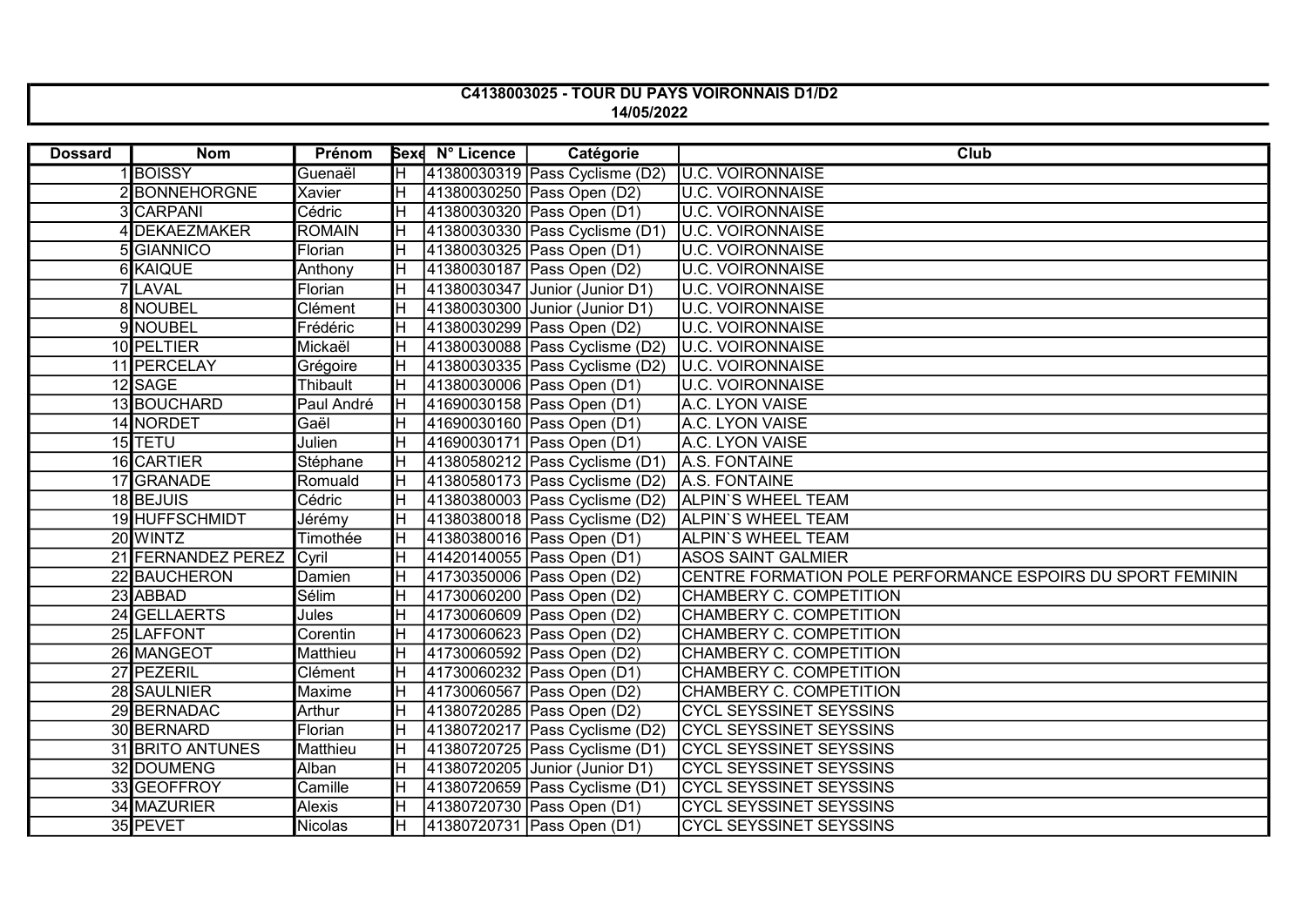| 36 VANNIER           | Axel            | IH.                     |                             | 41380720014 Junior (Junior D1)               | <b>CYCL SEYSSINET SEYSSINS</b> |
|----------------------|-----------------|-------------------------|-----------------------------|----------------------------------------------|--------------------------------|
| 37 BAROU             | Yorick          | IH.                     |                             | 41382950117 Pass Cyclisme (D1)               | G.M.C. 38 (EYBENS FORMATION)   |
| 38 BESCOND           | <b>Didier</b>   | H                       |                             | 41382950255 Pass Cyclisme (D2)               | G.M.C. 38 (EYBENS FORMATION)   |
| 39 BOUCHER           | Florian         | IH.                     |                             | 41382950471 Pass Cyclisme (D2)               | G.M.C. 38 (EYBENS FORMATION)   |
| 40 CHANRON           | Valentin        | IΗ                      |                             | 41382950457 Pass Open (D1)                   | G.M.C. 38 (EYBENS FORMATION)   |
| 41 DURY              | Romain          | $\overline{\mathbb{H}}$ |                             | 41382950419 Pass Open (D1)                   | G.M.C. 38 (EYBENS FORMATION)   |
| 42 GEORJON           | <b>Baptiste</b> | IΗ                      |                             | 41382950445 Pass Open (D2)                   | G.M.C. 38 (EYBENS FORMATION)   |
| 43 GRESANT           | Sébastien       | Iн                      |                             | 41382950323 Pass Open (D2)                   | G.M.C. 38 (EYBENS FORMATION)   |
| 44 AMAND             | Michaël         | $\overline{\mathbb{H}}$ |                             | 41731430464 Pass Open (D2)                   | LA MOTTE SERVOLEX CYCLISM      |
| 45 BERTHOLET         | Sébastien       | $\overline{\mathbb H}$  |                             | 41731430239 Pass Open (D2)                   | LA MOTTE SERVOLEX CYCLISM      |
| 46 BIZZOZZERO        | Rémi            | H                       |                             | 41731430546 Pass Open (D1)                   | LA MOTTE SERVOLEX CYCLISM      |
| 47 LALLEMANT         | <b>Thomas</b>   | $\overline{\mathbb H}$  |                             | 41731430534 Pass Open (D1)                   | LA MOTTE SERVOLEX CYCLISM      |
| 48 MELIN             | Simon           | Iн                      |                             | 41731430113 Pass Cyclisme (D1)               | LA MOTTE SERVOLEX CYCLISM      |
| 49 TACHON            | Christophe      | Iн                      |                             | 41731430537 Pass Open (D2)                   | LA MOTTE SERVOLEX CYCLISM      |
| 50 TERRIER           | Vincent         | IH.                     |                             | 41731430001 Pass Open (D1)                   | LA MOTTE SERVOLEX CYCLISM      |
| 51 VALLET            | Valentin        | IH.                     |                             | 41731430325 Pass Open (D1)                   | LA MOTTE SERVOLEX CYCLISM      |
| 52 KHRAIEF           | Majdi           | H                       |                             | 41730250027 Pass Cyclisme (D2)               | LAC-ALLIANCE-CYCLISTE          |
| 53 LAGACHE           | Jonathan        | Iн                      |                             | 41730250002 Pass Open (D1)                   | LAC-ALLIANCE-CYCLISTE          |
| 54 PARIS             | Hugo            | lΗ                      |                             | 41730250025 Pass Open (D1)                   | LAC-ALLIANCE-CYCLISTE          |
| 55 TRUPPA            | Sébastien       | Iн                      |                             | 41730250021 Pass Cyclisme (D2)               | LAC-ALLIANCE-CYCLISTE          |
| 56 LEVRAT            | Thibaud         | IH.                     |                             | 41690260569 Pass Open (D1)                   | LYON SPRINT EVOLUTION          |
| 57 VAVRE             | <b>Baptiste</b> | IH.                     | 41690260393 Junior (Junior) |                                              | LYON SPRINT EVOLUTION          |
| 58 SAINTOMER         | Louison         | $\overline{\mathbb H}$  |                             | 41260330071 Pass Open (D1)                   | <b>SJVC MONTELIMAR</b>         |
| 59 TRAMOND           | Stéphane        | IH.                     |                             | 41260330410 Pass Open (D1)                   | <b>SJVC MONTELIMAR</b>         |
| 60 BANOS             | Christophe      | Iн                      |                             | 41690120077 Pass Open (D2)                   | <b>TEAM LYON 7</b>             |
| 61 COLON             | Rémi            | IH.                     |                             | 41690120079 Pass Open (D2)                   | <b>TEAM LYON 7</b>             |
| 62 PRADES            | Jonathan        | IH.                     |                             | 41690120037 Pass Open (D1)                   | <b>TEAM LYON 7</b>             |
| 63 RAYMOND           | Simon           | IH.                     |                             | 41690120087 Pass Open (D1)                   | <b>TEAM LYON 7</b>             |
| 64 BLANCHIN          | Mathieu         | ΙH                      |                             | 41380150182 Pass Open (D2)                   | <b>TEAM VERCORS</b>            |
| 65 JALLIFFIER TALMAT | Thomas          | IΗ                      |                             | 41380150217 Pass Cyclisme (D2)  TEAM VERCORS |                                |
| 66 LE MAUFF          | Franck          | Iн                      |                             | 41380150229 Pass Cyclisme (D1)  TEAM VERCORS |                                |
| 67BROC               | Geoffrey        | IH.                     |                             | 41420100104 Pass Open (D2)                   | U.C. FOREZ 42                  |
| 68 DAMON             | Antoine         | H                       |                             | 41260900435 Junior (Junior D1)               | U.C. MONTMEYRAN VALENCE        |
| 69 DREVON            | Corentin        | IΗ                      |                             | 41260900082 Pass Open (D1)                   | U.C. MONTMEYRAN VALENCE        |
| 70 DUROUX            | Charly          | IH.                     |                             | 41260900065 Pass Cyclisme (D2)               | U.C. MONTMEYRAN VALENCE        |
| 71JOUIN              | Alexandre       | Iн                      |                             | 41260900409 Pass Open (D2)                   | <b>U.C. MONTMEYRAN VALENCE</b> |
| 72 PELAT             | Albin           | lH.                     |                             | 41260900239 Pass Open (D1)                   | U.C. MONTMEYRAN VALENCE        |
| 73 BOLCATO           | <b>Alexis</b>   | H                       |                             | 41380100103 Pass Cyclisme (D2)               | UNION CYCLISTE RIVOISE         |
| 74 ZANCANARO         | Eric            | IH.                     |                             | 41380100021 Pass Open (D2)                   | <b>UNION CYCLISTE RIVOISE</b>  |